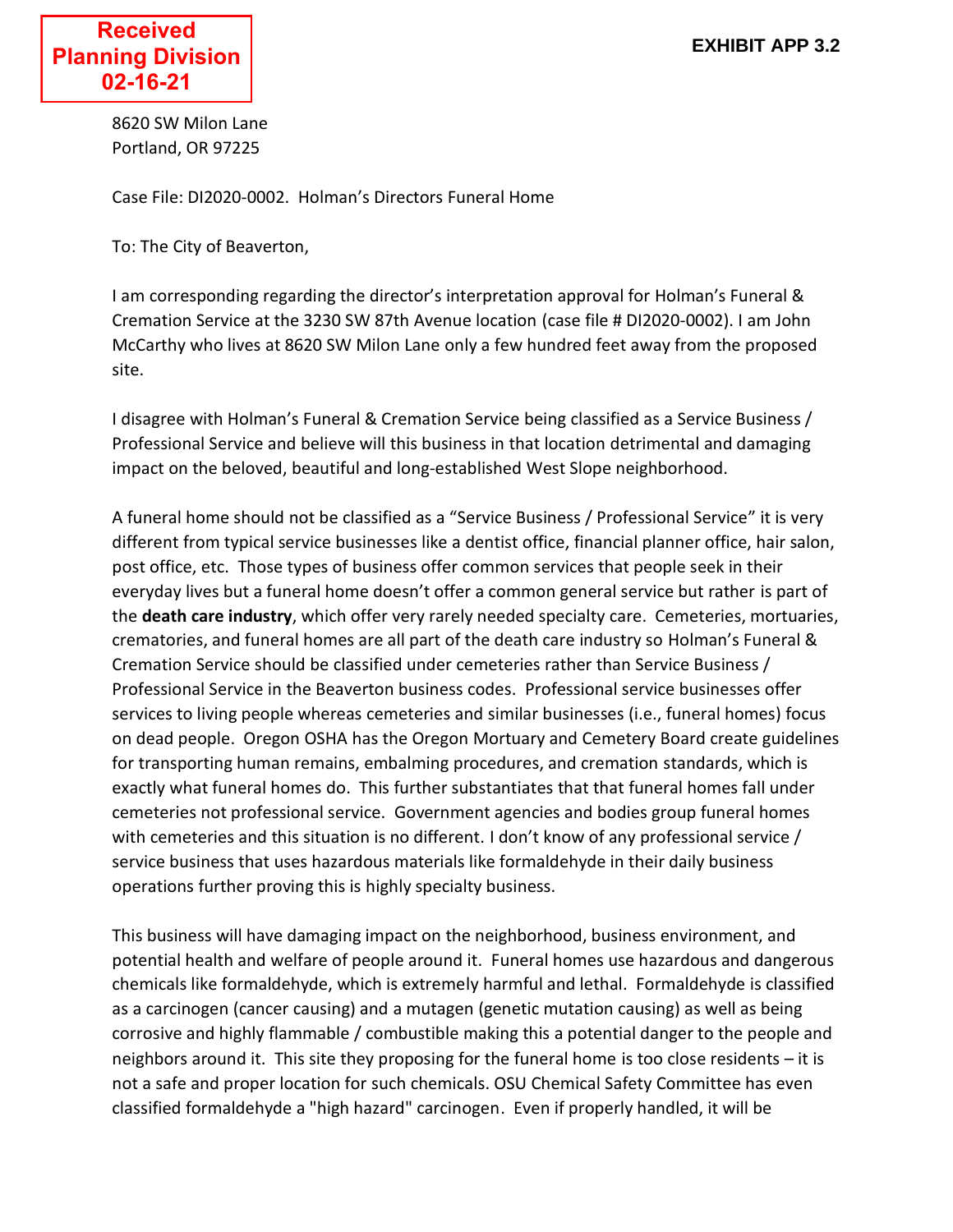released into the air and there could be potentially long-term effects caused by prolonged exposure to increased levels in the air. It is also very likely over time it will get released into the soil and ground water contaminating the areas around business causing additional health concerns. Formaldehyde also has pungent smell so the wind will blow it towards neighbors causing a very offensive smell and possibly making them sick.

Having a funeral home next to our property will make our homes less desirable for home buyers and/or renters because no one wants to live next to a funeral home / mortuary. I spoke with a prominent home appraiser and they informed me the home values could go down as much as 10% for a house that are next to a funeral home. It will also negatively affect businesses around it as people won't want to go to businesses next to/around a funeral home and so businesses will suffer. Financially, it will hurt and devalue homes / business property in the area rather than spur growth and development. A funeral home will cause increased traffic and parking issues in the area effecting residential neighbors and businesses around it. The site is on  $87<sup>th</sup>$  which, is a simple narrow two-lane street close to the Canyon intersection with minimal available parking. It is not the proper location for a funeral home, which must be located on wider access street with ample parking. This business will cause unwanted congestion because the site location and size of the lot. So, there will be more cars in the area and funeral home visitors will use the limited street parking spots and then will spill into the neighborhood streets and park in front of homes.

This is not a business that will provide the community or neighborhood a valuable common service that people could use on an on-going basis. There is no value add for the area. This is one-time service and that you dread and hope that you won't need for a long time. And if you do need it you don't want to be reminded of it on a daily basis as you pass by it.

Many of us are also very worried that Holman's Funeral & Cremation Service are only stating this is funeral home / service business to get the location. Then down the road they will look to make an amendment to business filling after they are established so they can add a crematorium. Yet another reason why this business should be classified as cemetery in case they continue to expand further in the death care industry. We believe this is just the first step and then they will look to expand, which will further devalue and disrupt this beloved community.

No one wants a funeral home next to their home or in their neighborhood it is constant reminder of death and loved ones lost. It is inappropriate to place a funeral home is in the middle of neighborhood right next to people's homes. There is enough death on our minds with COIVID that we don't need any additional reminders. Put yourselves in our situation would you want this funeral home only a few yards away from your home?